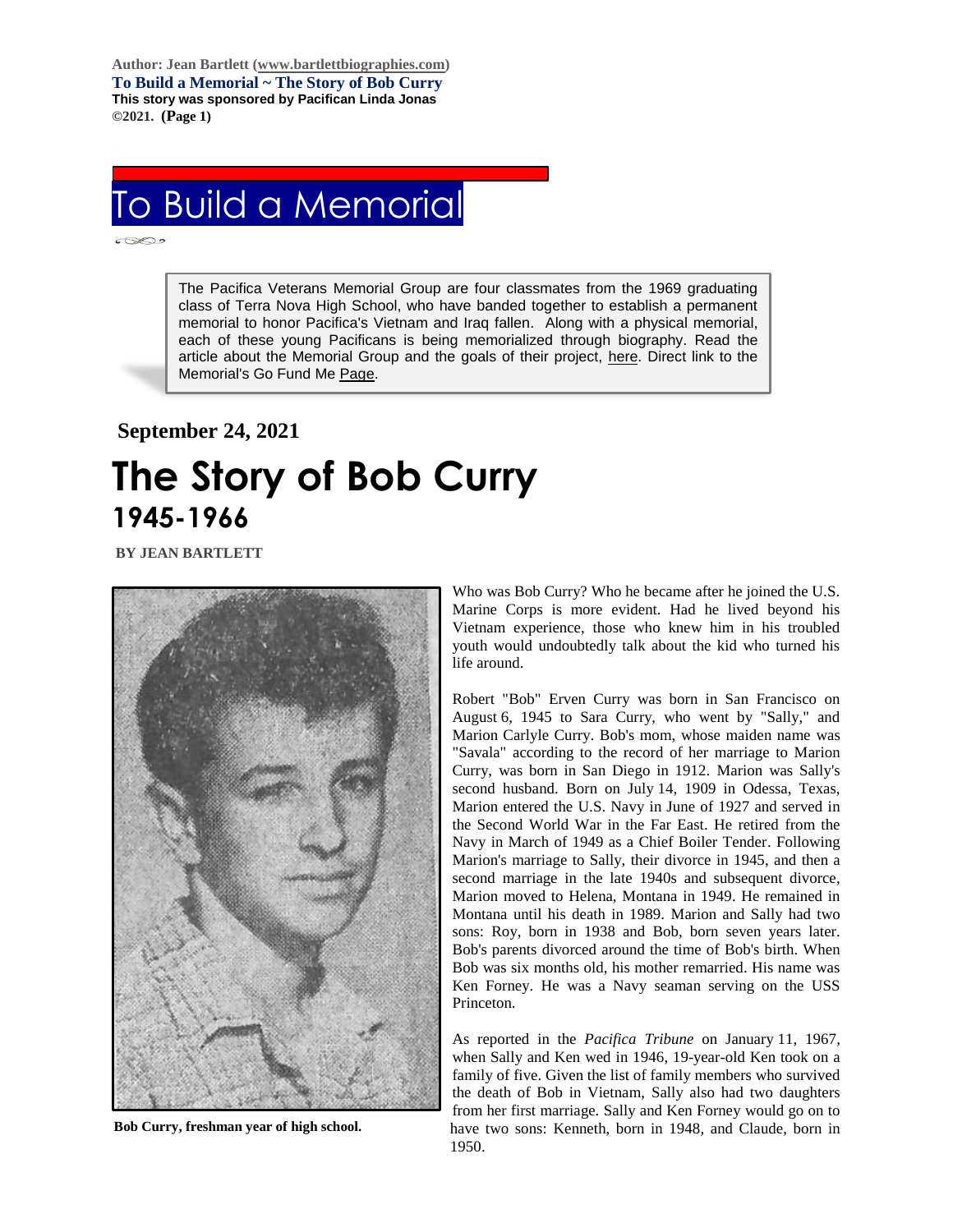**Author: Jean Bartlett [\(www.bartlettbiographies.com\)](http://www.bartlettbiographies.com/) To Build a Memorial ~ The Story of Bob Curry This story was sponsored by Pacifican Linda Jonas ©2021. (Page 2)**

Bob's father Marion, and Marion's second wife, also gave Bob another half-sister.

In 1954, Bob and his family moved from San Francisco to the coastal town of Pedro Valley, living first at the corner of Alicante Drive and Capistrano Drive, then later at 1096 Anza Drive. (In 1957, nine small coastal communities, including Pedro Valley which became Linda Mar, incorporated to become the City of Pacifica. Those communities, now neighborhoods, are: Fairmont, Westview, Pacific Manor, Sharp Park, Fairway Park, Vallemar, Rockaway Beach, Linda Mar and Pedro Point.)



As the nine small coastal communities grew in size, schools were being built to accommodate the expanding student population. Bob began his Pacifica school years at the temporary Oddstad Portable, then attended Pedro Valley School, Linda Mar School and finished eighth grade at Sanchez School.

**Bob's first "Pacifica" class photo at Oddstad Portable.**

With Terra Nova High School not yet complete, Bob spent his freshman year at Westmoor High School in the Westlake neighborhood of Daly City before heading to the newly-built Terra Nova. He did not graduate.

Some of his classmates who knew him back when, described him as a "punk."

Art Eggen, Terra Nova High School, class of 1964, who like Bob served in the Marine Corps during Vietnam, said that his fellow classmates' description of Bob as a "punk" was an accurate description.

"He lived in my neighborhood," Art said. "He was in my class but a year older. He liked to go by the nickname, 'Bud.' If he wanted to be called 'Bud,' nobody in the class would have argued with him because he carried a switchblade in his pocket.

"I first ran into him in 8th grade at Sanchez School. I did not see him again until sophomore year at Terra Nova, which was the year Terra Nova opened. I suspect he was incarcerated through most of his freshman year. He spent a lot of time in juvenile hall. I believe he was caught stealing. But there was no reason in the world for him to be stealing because his family appeared to be affluent. His mom had a new Buick every year and I believe she had a good job. Sophomore year was the last time I saw him."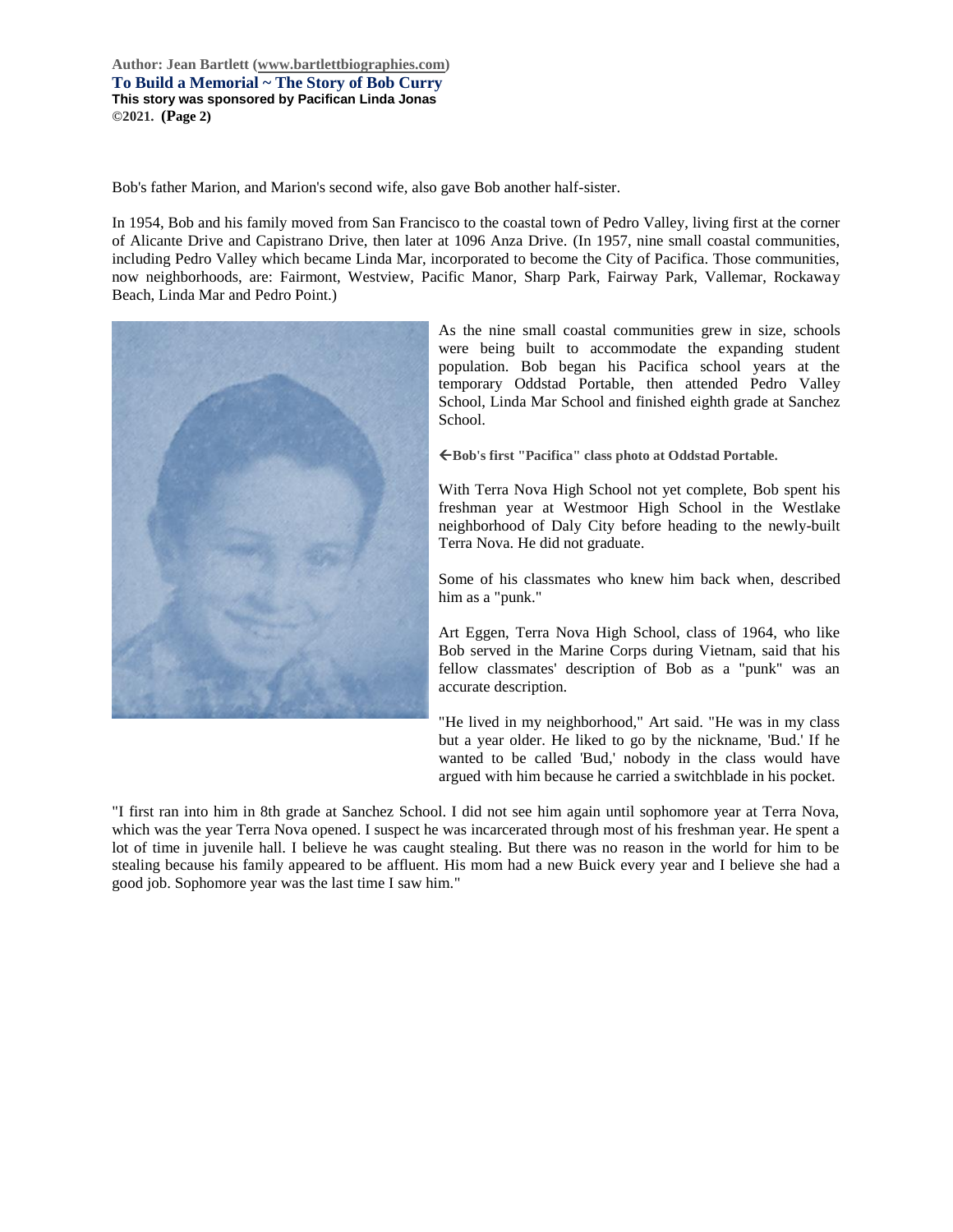**Author: Jean Bartlett [\(www.bartlettbiographies.com\)](http://www.bartlettbiographies.com/) To Build a Memorial ~ The Story of Bob Curry This story was sponsored by Pacifican Linda Jonas ©2021. (Page 3)**



**Bob in third grade.**

His classmates thought Bob grew up in a fatherless family. While Bob's dad lived in Montana, his Navy stepdad Ken was in Pacifica, when he was not on extended operations outside of his home port.

When Bob was 19, he went to work in San Francisco as an usher at a downtown theater. Later that year he went to vocational school to become a plumber. He didn't stick with it.



Kathrine Pond, a friend of Bob's since childhood, told the *Pacifica Tribune*, "He never had much of one interest at a time. He was looking for something he liked."

He found that interest when he became a Marine.

"After he joined the Marines, he changed completely," Kathrine went on to tell the *Tribune*. "He became a different guy. He became interested in one thing instead of being a roamer."

In June of 1965, Bob trained at Camp Pendleton in San Diego County, California. Six months later he was on a ship to Vietnam.

**In fifth grade, Bob was a Safety Patrolman.**

He was supposed to be home for Christmas in December of 1966, his mom Sally told the *Tribune*. "His tour of duty was up."

"On November 8th he told me he had volunteered for a combat unit," Sally continued. "He kept writing, *'Don't worry, Mom, I'm alright.'* He wrote that he had signed up for another six months and wouldn't be home."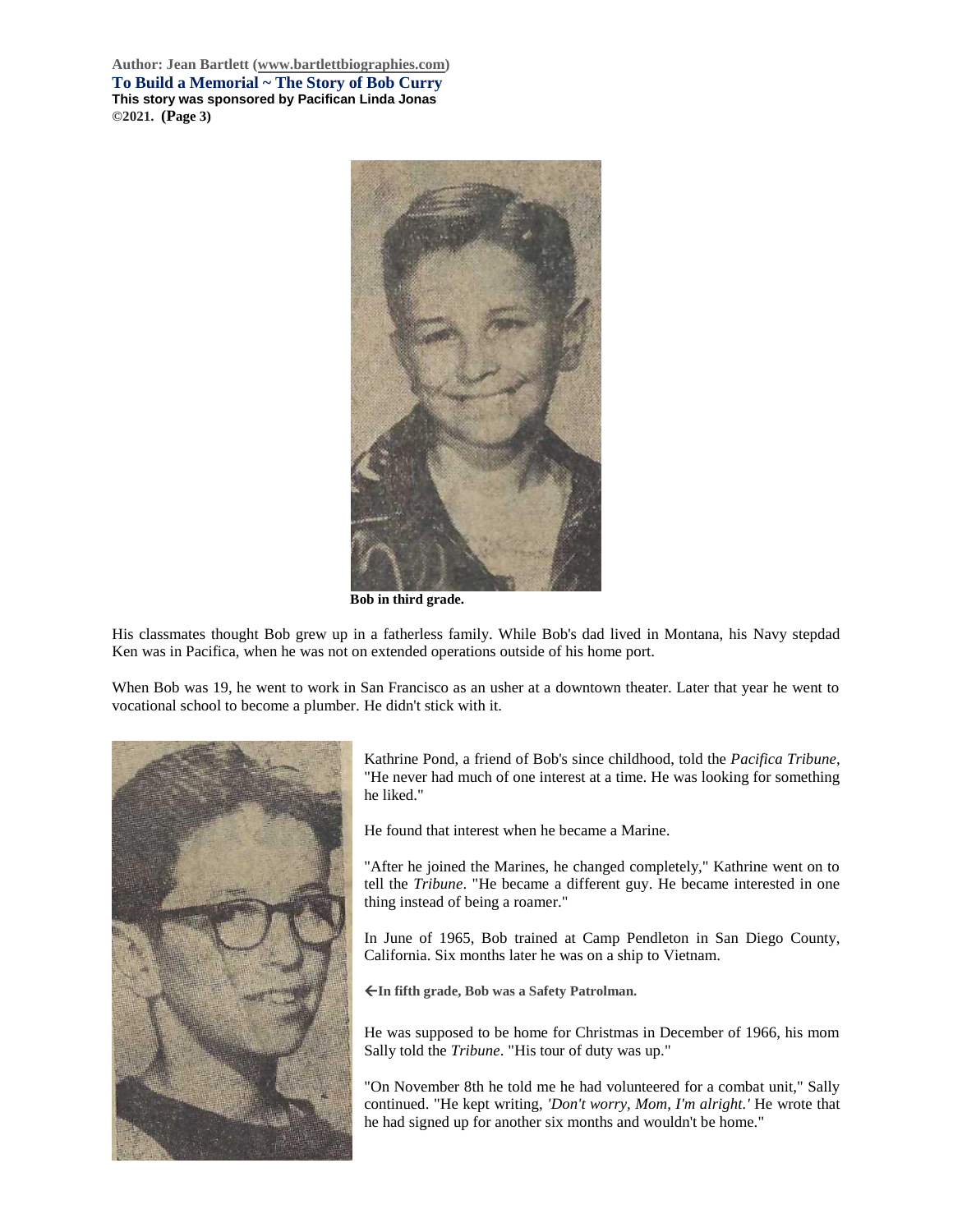**Author: Jean Bartlett [\(www.bartlettbiographies.com\)](http://www.bartlettbiographies.com/) To Build a Memorial ~ The Story of Bob Curry This story was sponsored by Pacifican Linda Jonas ©2021. (Page 4)**

*"I'm sorry I can't be with you all on Christmas,"* Bob wrote, *"but next year I will be. This war has to come to an end and I want to help stop it. Your Christmas gifts will be a little late, but you will get them."*

Bob's stepdad Ken Forney told the *Tribune*, "Bob was in Okinawa for 'rest and recreation' leave when he signed up for another tour."

A week before Christmas, Bob wrote his mom that he had met someone pretty special.

*"What would you think about having one of these Vietnamese girls as a daughter-in-law? Don't worry, Mom, I'm only thinking about it."*

"I wrote him, 'If you want to marry her, she must be pretty special,'" his mom said. "'Just think about it real hard, you're the one that'll have to live with her.'"

Mrs. Forney went on to tell the *Tribune*, that when her son had come home on leave, he had tried to recruit all the boys in the neighborhood. That's how much he loved being a Marine. Bob had also told his mom that the kids he had met in Vietnam meant a lot to him and that he meant a lot to them. He asked his mom to send toys. He would be happy to repair them. *"These Vietnamese children don't have anything."*

In the first days of January, 1967, a telegram was sent to Sally and Ken Forney of Pacifica, CA, and Marion C. Curry of Helena, MT.

> "I DEEPLY REGRET TO CONFIRM THAT YOUR SON LANCE CORPORAL ROBERT E. CURRY USMC DIED 31 DECEMBER 1966 IN THE VICINITY OF DONG HA REPUBLIC OF VIETNAM. HE DIED AS A RESULT OF A GUNSHOT WOUND TO THE HEAD **. . .** I WISH TO ASSURE YOU OF EVERY POSSIBLE ASSISTANCE AND TO EXTEND THE HEARTFELT CONDOLENCES OF THE MARINE CORPS IN YOUR BEREAVEMENT." – **Wallace M. Greene, Jr., General USMC, Commandant of the Marine Corps.**

In a more detailed letter, Bob's family learned that on December 31, 1966, their son and two other Marines were returning from Quang Tri when their vehicle ran into a ditch. The two other Marines departed on foot while the Lance Corporal remained with the vehicle. Lance Corporal Curry was found dead in the road when they returned to the site; a victim of hostile fire.

"The thing about Bob as a kid was he had that tough aura about him," his classmate Art recalled. "But he was not unintelligent and when I look at his military record, I see that he made lance corporal in a year. You don't do that if you are a screwup. It took me a year and a half to make lance corporal. I believe he turned his life around."

Leadership and experience make a lance corporal. The expectation of a lance corporal is that he or she will set a good example and use his or her skills and knowledge to mentor and help junior ranks. They may qualify for "promotion to a corporal by receiving a qualifying score on a composite skills and leadership assessment."

Bob told his mom that he planned to make the Marine Corps a career.

"I know that if he had his choice, he'd rather have gone this way than any other," Bob's mom told the *Tribune*, "because he was proud of what he was doing. He was so proud to be a Marine. He was trying to better himself."

"Bob's older brother was in the Army," Sally Forney went on to say. "His father, Marion Curry, was a Chief Petty Officer in the Navy. I used to always tell Bob, 'Son, be somebody. Make people proud of you.'"

Bob's family was so proud of him.